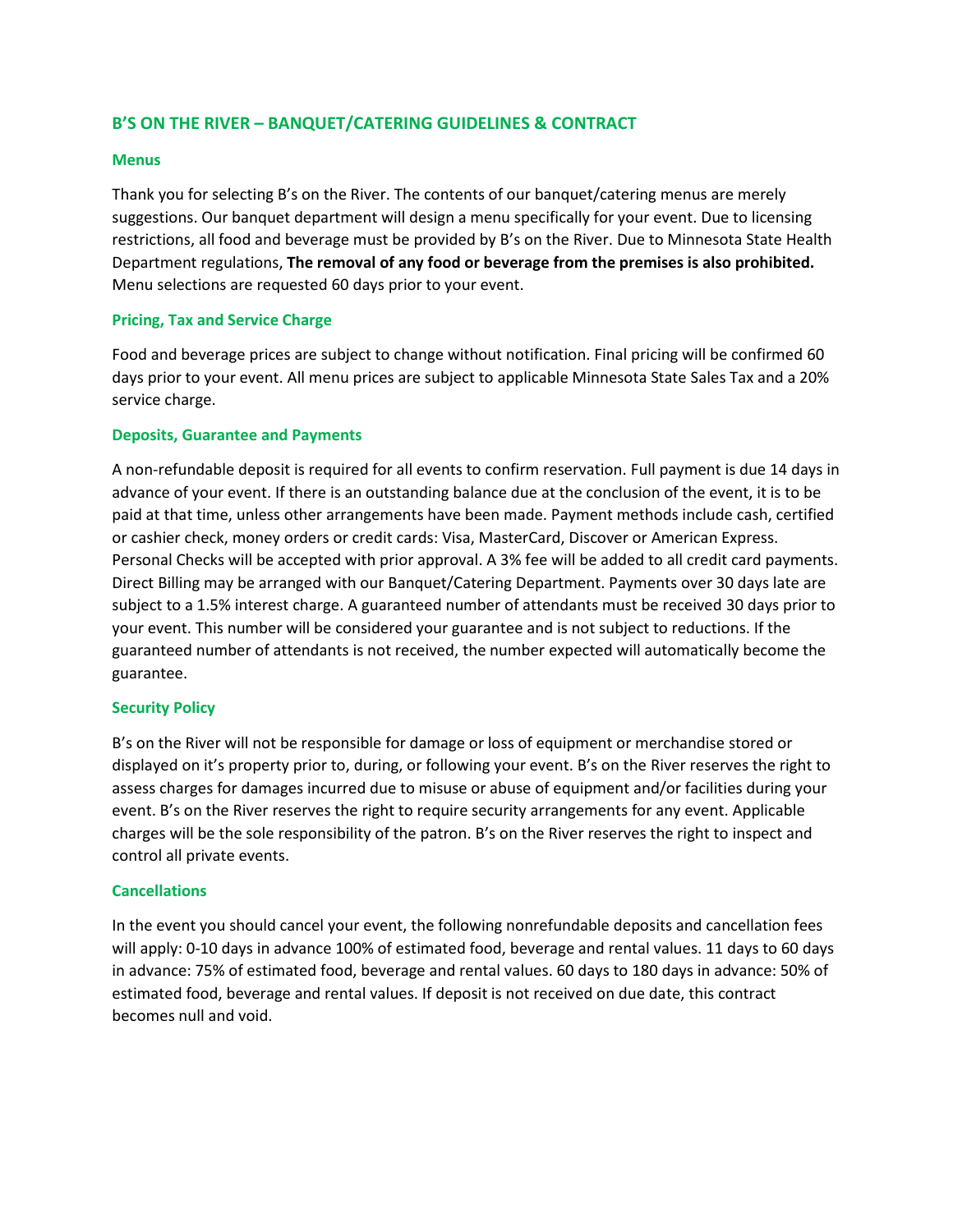#### **Bar Requirements**

B's on the River, as a licensee, is responsible for the administration of the sale and service of alcoholic beverages in accordance with the Minnesota State Laws. B's on the River requires that beverages be dispensed only by B's on the River servers and bartenders. No outside alcohol is allowed. B's alcoholic beverages license requires B's to 1) request valid identification of any person of questionable age and refuse alcoholic beverage service if the person is either underage or if valid identification can not be produced, and 2) refuse alcoholic beverage service to any person who in B's on the River's judgement appears to be impaired.

#### **Smoking**

Smoking is not permitted anywhere inside B's on the River or the Rustique Barn. Please use designated smoking areas.

#### **Music/Amplification**

Live music and DJs are permitted during all events. B's on the River staff must be notified 30 days prior to event of who will be performing and their expected timeline for the day's events. Entertainers must have the equipment in the building no later than one hour before guests arrive. All music is required to end by 11pm. All equipment must be cleaned up and removed by 12 o'clock (midnight) on night of event.

#### **Linens & Decorations**

With dinners, a variety of linens and linen napkins colors are available through B's on the River. Decorations are allowed on the tables and walls during events. No stapling on any fixtures is permitted to ensure the space will remain in good condition in to the future. B's on the River allows outside decorating with the exception of glitter and confetti. B's on the River will charge a \$500.00 clean-up fee for any glitter or confetti used. All candles must be flameless, and no fire is allowed at B's on the River or the Rustique Barn. Set-up and clean-up time is included in your reservation time. The building opens at 10am. If additional time is needed, please contact B's on the River at least 15 days prior to your reservation date. Additional charges will apply for any added time on reservations.